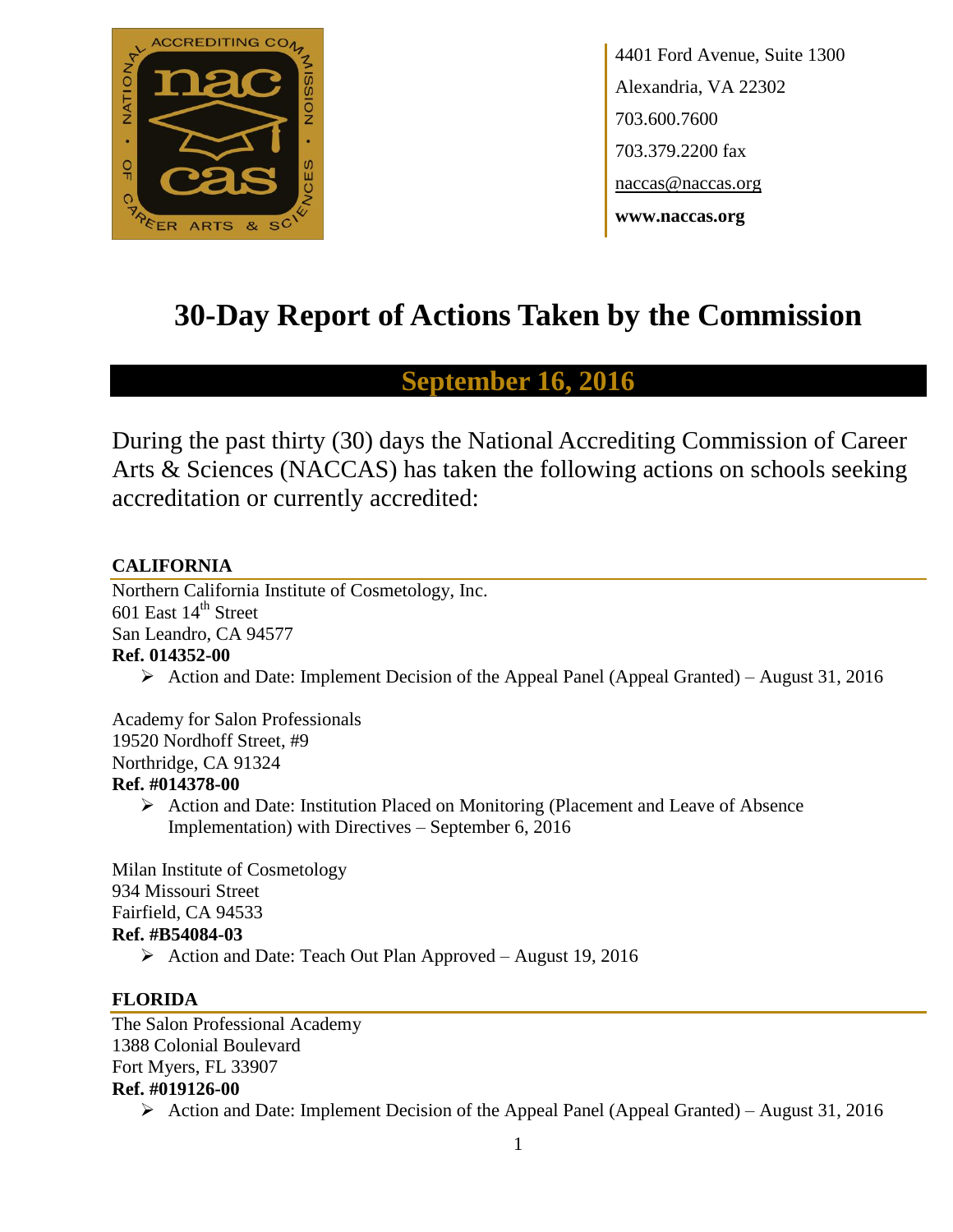#### **DOE 30-Day E-Notice September 16, 2016**

Kaizen Beauty Academy 8405 Pines Boulevard Pembroke Pines, FL 33024

### **Ref. #019131-00**

 $\triangleright$  Action and Date: Institution Placed on Monitoring (Annual Report, SAP Policy and LOA Implementation) with Two Directives – September 6, 2016

# **GEORGIA**

Golden Razor Academy of Cosmetology Next Renewal Date: May 2018 7209 Turner Lake Road Previous Ref. #I14272-00 Covington, GA 30014 **Ref. #020039-00**

 $\triangleright$  Action and Date: Initial Accreditation Granted – August 19, 2016

Ritz Barber Institute 1357 Mount Zion Road Morrow, GA 30260 **Ref. #I15001-00**

 $\triangleright$  Action and Date: Initial Accreditation Denied (with the Right to Appeal) – September 6, 2016

## **ILLINOIS**

Cannella School of Hair Design Next Renewal Date: May 2017 12943 Western Avenue Blue Island, IL 60406 **Ref. #023055-00**  $\triangleright$  Action and Date: Renewal of Accreditation – August 19, 2016

Rosel School of Cosmetology Next Renewal Date: May 2016

2444 West Devon Avenue Chicago, IL 60659 **Ref. #023156-00**

Action and Date: Renewal of Accreditation – August 19, 2016

Tricoci University of Beauty Culture, LLC 6458 North Sheridan Road Chicago, IL 60626 **Ref. #B23166-01**

- $\triangleright$  Action and Date: Addition of New Program Approved September 6, 2016
- New Program: Barber Teacher 600 Clock Hours

Tricoci University of Beauty Culture, LLC 751 East Park Avenue Libertyville, IL 60048 **Ref. 023170-00**

- $\triangleright$  Action and Date: Addition of New Program Approved September 6, 2016
- New Program: Barber Teacher 600 Clock Hours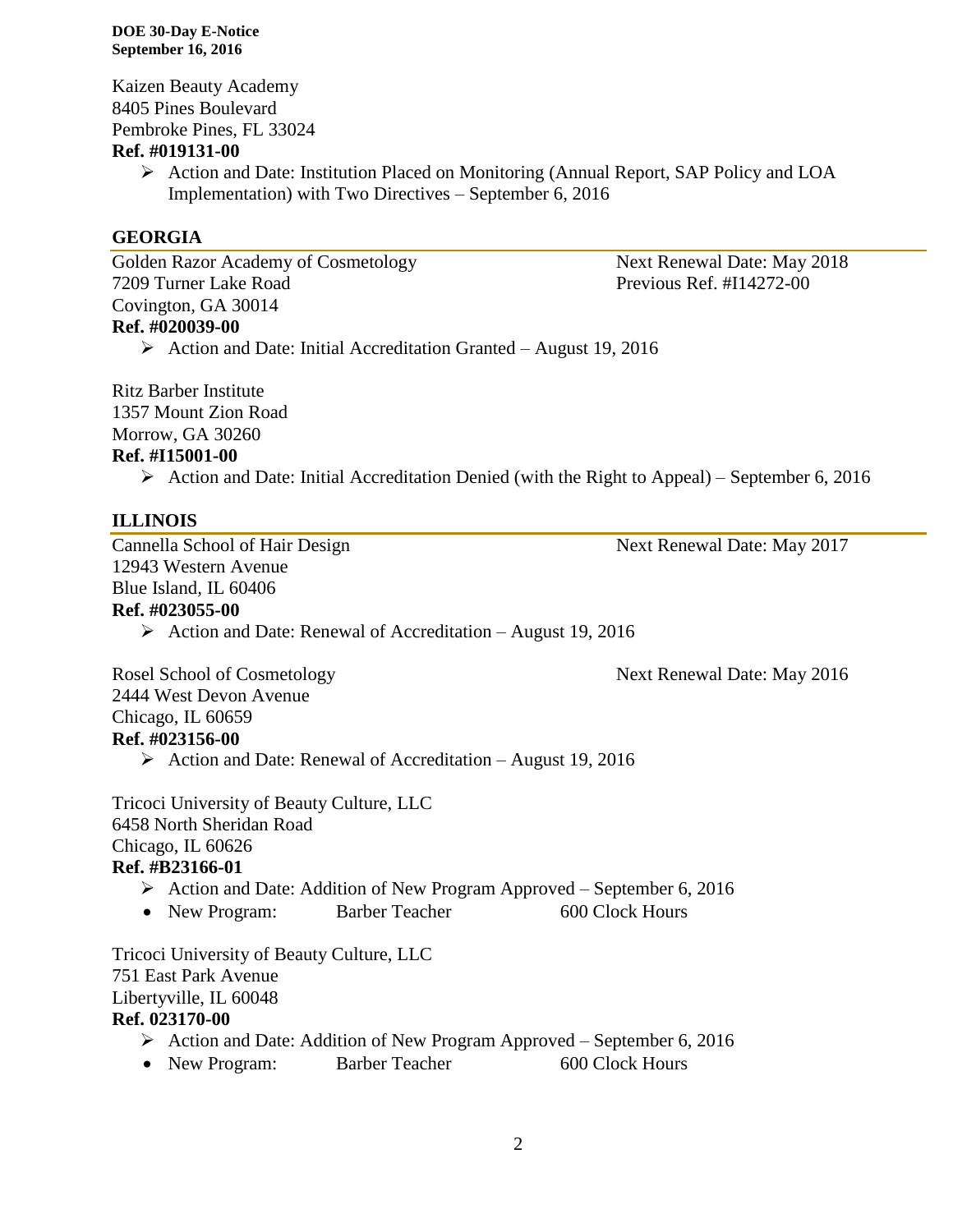Cosmetology Training Center 3408 West North Avenue Stone Park, IL 60165

### **Ref. #023188-00**

 $\triangleright$  Action and Date: Withdrawal of Accreditation (with the Right to Appeal) and Institution Placed on Probation – August 31, 2016

# **LOUISIANA**

Allura Academy of Beauty, Ruston 213 West Alabama Ruston, LA 71270

# **Ref. #028008-00**

 $\triangleright$  Action and Date: Change of Control and Change of Name Approved – August 31, 2016

|           | • Previous Ownership:                    |                                |  |
|-----------|------------------------------------------|--------------------------------|--|
|           | Pat Goins of Ruston, Inc.                |                                |  |
|           | John Goins<br>51%                        |                                |  |
|           | Martha Goins<br>49%                      |                                |  |
| $\bullet$ | New Ownership:                           |                                |  |
|           | Allura Academy of Beauty, Ruston LLC     |                                |  |
|           | <b>Michael David Ross</b>                | 51%                            |  |
|           | Raul Abilio Gonzalez Barahona            | 49%                            |  |
|           |                                          |                                |  |
|           | • Previous Official Name of Institution: | Pat Goins Ruston Beauty School |  |

- New Official Name of Institution Allura Academy of Beauty, Ruston
- Approved Alternate Names: Allura Academy of Beauty

Allura Academy

Cosmetology Training Center 5520 Johnston Street, Suite H2 Lafayette, LA 70503 **Ref. #028062-00**

- $\triangleright$  Action and Date: Change of Location Approved September 6, 2016
- Previous Location: 2516 Johnston Street, Lafayette, LA 70503
- New Location: 5520 Johnston St. Suite H2, Lafayette, LA 70503

# **MARYLAND**

Robert Paul Academy of Cosmetology Arts & Sciences 29 Green Meadow Drive Timonium, MD 21093 **Ref. 30023-00**  $\triangleright$  Action and Date: Institution Placed on Monitoring (Placement) – September 6, 2016

# **MISSOURI**

561 Southeast Melody Lane Previous Ref. #P26032-02 Lee's Summit, MO 64063 **Ref. #B26032-02**

Z Hair Academy Inc. Next Renewal Date: May 2022

Action and Date: Full Additional Location Accreditation Granted – August 19, 2016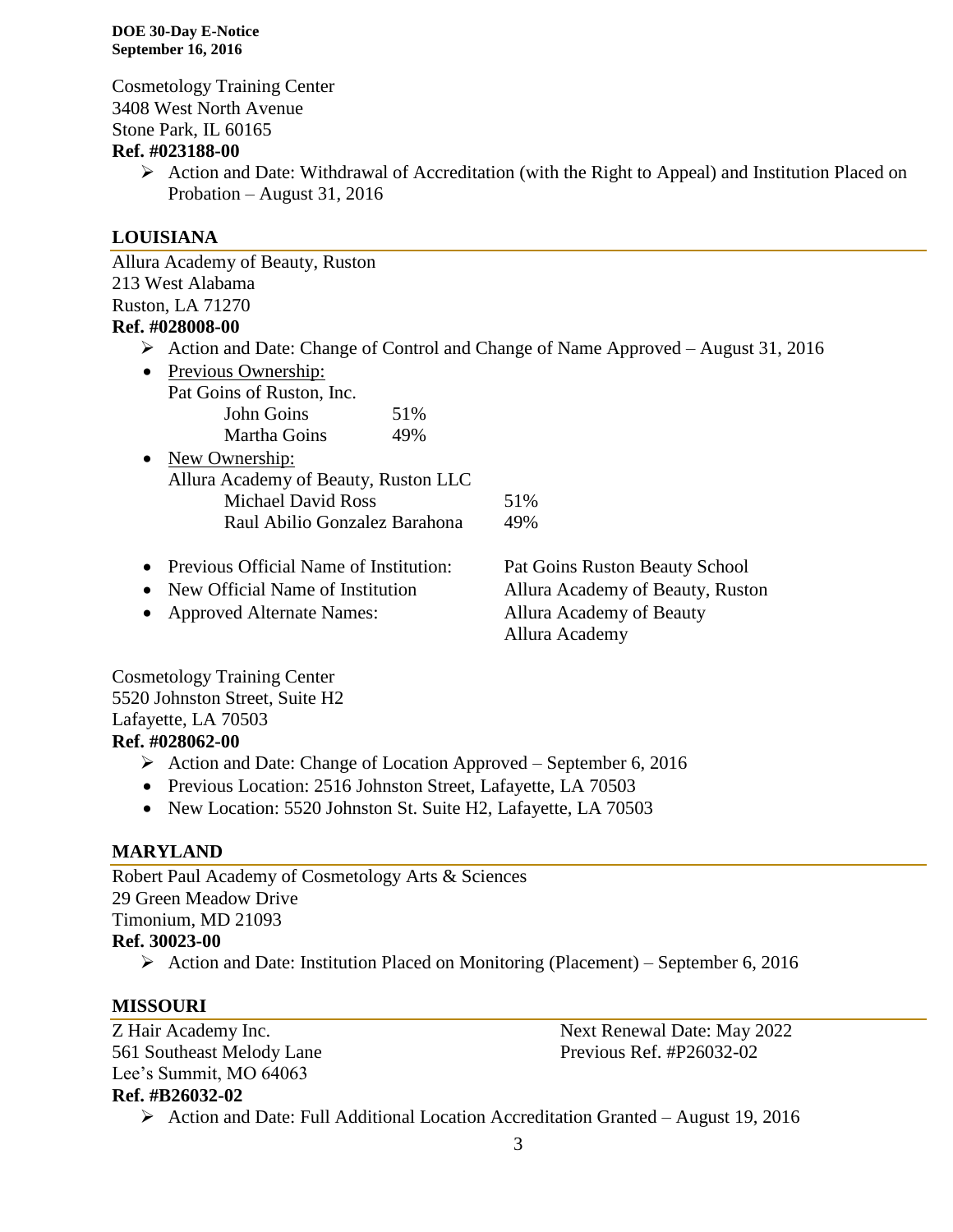# **NEW MEXICO**

Vogue College of Cosmetology 1601 St. Michael's Drive Suite A Santa Fe, NM 87505 **Ref. #41027-00**

- $\triangleright$  Action and Date: Change of Location Approved with a Stipulation August 26, 2016
- Previous Location: 1601 St. Michael's Drive, Suite A, Santa Fe, NM 87505
- New Location: 2400 Cerrillos Road, Suite 2434, Santa Fe, NM 87505

## **NEW YORK**

Lia Schorr Institute of Cosmetic Skin Care Training, Inc. 57 West 57 Street, Suite 1409 New York, NY 10019

# **Ref. #042100-00**

 $\triangleright$  Action and Date: Institution Placed on Monitoring (Graduation, Placement, Licensure) and Monitoring for Accreditation Standards and Criteria (Current Student Feedback, Leave of Absence Policy, Refund Policy, SAP Policy) and Institution Placed on Probation – September 8, 2016

Paul Mitchell The School Schenectady 411 State Street Schenectady, NY 12303 **Ref. #042135-00**

- $\triangleright$  Action and Date: Addition of New Program Approved with a Stipulation September 6, 2016
- New Program: Barbering 615 Clock Hours

Paul Mitchell The School Schenectady 411 State Street Schenectady, NY 12303 **Ref. #042135-00**

- $\triangleright$  Action and Date: Addition of New Program Approved with a Stipulation September 6, 2016
- New Program: Cosmetology and Ultimate Makeup 1175 Clock Hours

#### **OREGON**

Phagan's School of Hair Design 1542 N.E. Weidler Ave. Portland, OR 97232 **Ref. #047004-00**

Action and Date: Institution Placed on Monitoring (Placement) – September 6, 2016

# **TEXAS**

Ammi Barber Academy 88 Coronado Drive, Suite 6 Kerrville, TX 78028 **Ref. #B53079-01**

# Action and Date: Change of Location Approved with a Stipulation – September 6, 2016

- Previous Location : 88 Coronado Drive, Suite 6, Kerrville, TX 78028
- New Location: 320 West Water, Suite A, Kerrville, TX 7828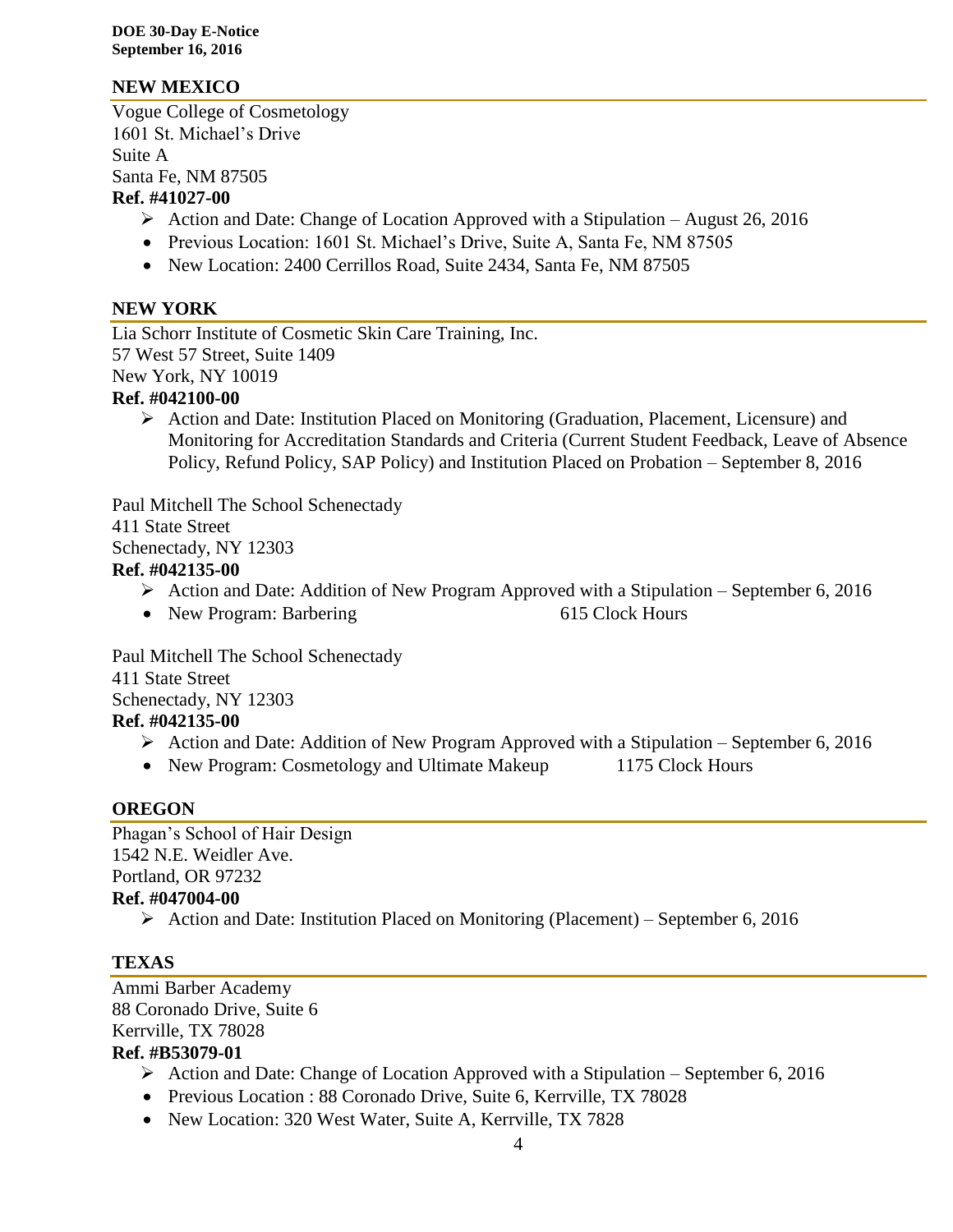#### **DOE 30-Day E-Notice September 16, 2016**

Pipo Academy of Hair Design 3000 Pershing Drive El Paso, TX 79903

# **Ref. #053109-00**

Action and Date: Institution Placed on Monitoring (Placement) – September 6, 2016

Northwest Beauty School 6770 Antoine Drive Houston, TX 77091 **Ref. #053190-00**

> $\triangleright$  Action and Date: Withdrawal of Accreditation (with the Right to Appeal) and Institution Placed on Probation – September 8, 2016

ABC Beauty Academy

2109 Buckingham Road

Richardson, TX 75081

#### **Ref. #053203-00**

Action and Date: Change of Control Approved and Alternate Name Denied – September 6, 2016

| • Previous Ownership:   |       |       |
|-------------------------|-------|-------|
| ABC Beauty Academy, LLC | 100\% |       |
| Mr. Phuoc Hua           |       | 100\% |
| • New Ownership:        |       |       |

ABC Beauty Academy, LLC 100% Kaler Nguyen 100%

Mission Barber College 5000 North 23<sup>rd</sup> Street, Suite F McAllen, TX 78504

#### **Ref. #I14269-00**

Action and Date: Initial Accreditation Denied (with the Right to Appeal) – September 6, 2016

#### **WASHINGTON**

Victoria's Academy of Cosmetology 23 West First Avenue Kennewick, WA 99336 **Ref. #057063-00**

Action and Date: Institution Placed on Monitoring (Placement) – September 6, 2016

#### **To The Following:**

#### **United States Department of Education**

- **Ms. Kathleen Hochhalter- Special Assistant-- Administrative Actions & Appeals Division**
- **Ms.** Susan Crim-Director-- Administrative Actions  $\&$  Appeals Division
- **Department of Education Accreditation Division- USDOE-- Washington, DC**
- Ms. Cathy Sheffield- Accreditation & State Liaison Office-- USDOE--- Washington, DC
- Ms. Rachael Shultz- Accreditation and State Liaison Office-- USDOE --- Washington, DC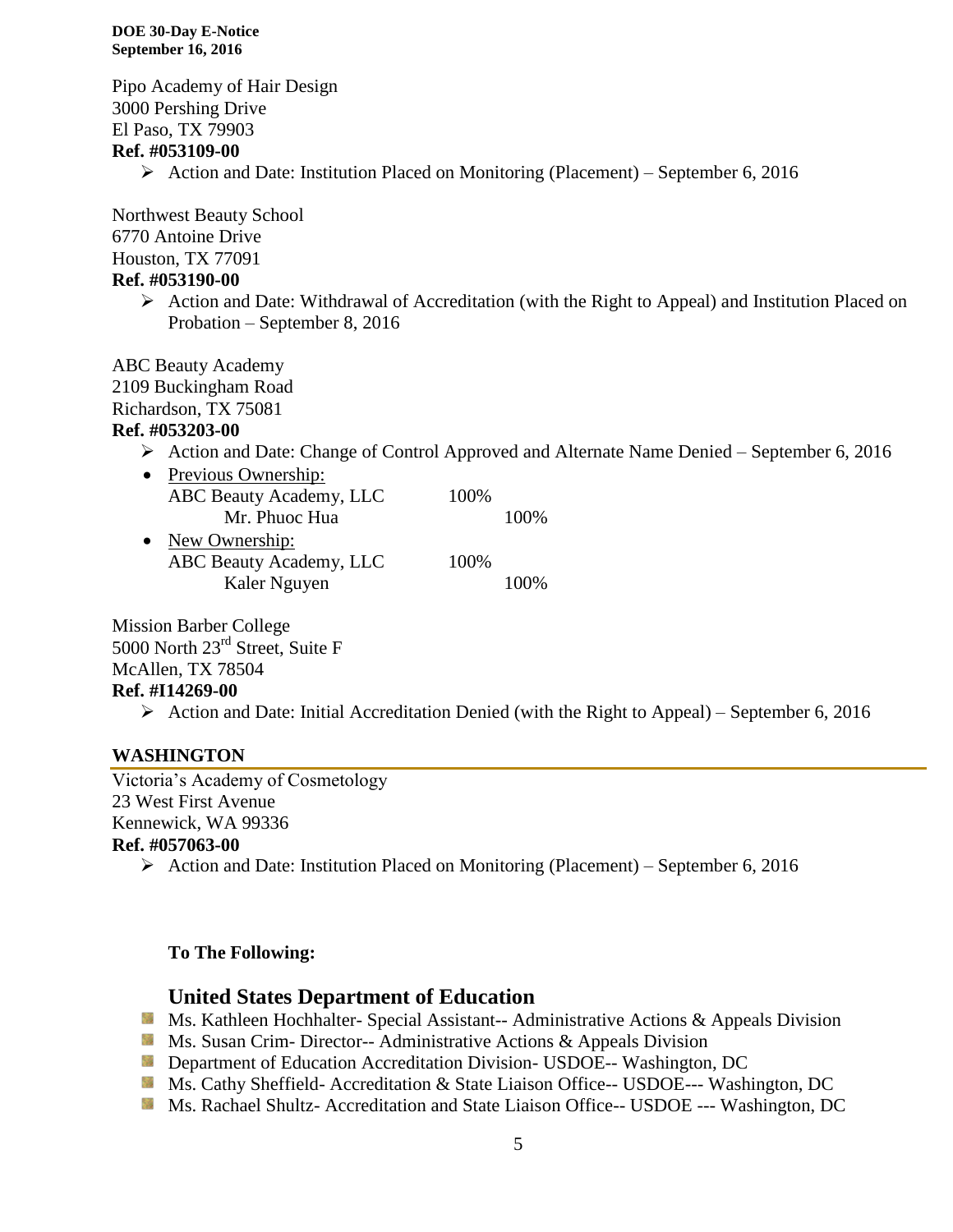- **Ms. Lauren Pope- Administrative Actions and Appeals Services Group-- Washington, DC**
- Ms. Patrice Fleming-Team Leader-- School Participation Team--- Boston/New York
- **MS. Betty Coughlin- Area Case Director-- School Participation Team--- Boston/New York**
- **MS. Tracy Nave-Team Leader-- School Participation Team--- Boston/New York**
- Mr. Christopher Curry- Team Leader-- School Participation Team--- Boston/New York
- **Ms. Martina Fernandez-Rosario-Acting Area Case Director-- School Participation---**
- San Francisco/Seattle
- Ms. Kerry O'Brien- Team Leader-- School Participation Team--- Denver
- **Mr. Michael Frola- Area Case Director-- School Participation Team--- Philadelphia**
- Ms. Nancy Paula Gifford- Area Case Director-- School Participation Team--- Philadelphia
- **Ms. Sherrie Bell- Compliance Manager—School Participation Team--- Philadelphia**
- **Mr. Jesus Moya- Team Leader-- School Participation Team--- Dallas**
- Ms. Kim Peeler- Team Leader-- School Participation Team--- Dallas
- Ms. Cynthia Thornton- Area Case Director for Region 6-- School Participation Team--- Dallas
- **Mr. Christopher Miller-Team Leader-- School Participation Team--- Atlanta**
- **Ms. Vanessa Dillard Compliance Manager School Participation Team --- Atlanta**
- Mr. Ralph Lobosco- Area Case Director-- School Participation Team--- Kansas City
- **Mr. Douglas Parrott- Area Case Director-- School Participation Team--- Chicago/Denver**
- **Ms. Carolyn White- Team Director-- School Participation Team--- South Central**

#### **Accreditors**

- **Mr. Bill Larkin- Executive Director-- ACCET**
- **Mr. Michale McComis, Ed.D.- Executive Director-- ACCSC**
- **Mr.** Albert Gray, Ph.D.- Executive Director-- ACICS
- **Dr.** Gary Puckett- Executive Director-- COE

#### **State Authorities**

- **Mr. Bob McKee- AL State Board of Cosmetology-- Montgomery, AL**
- Ms. Theresa Bunch- AZ State Board of Cosmetology-- Tempe, AZ
- Ms. Kelli Kersey- AR Department of Health (Section Chief, Cosmetology)-- Little Rock, AR
- Mr. Charles Kirkpatrick- AR State Board of Barber Examiners-- Little Rock, AR
- Ms. Kristy Underwood- CA Board of Barbering & Cosmetology-- Sacramento, CA
- Ms. Christine Jones- CA Board of Barbering & Cosmetology-- Sacramento, CA
- Ms. Leeza Rifredi Licensing Manager BPPE--CA
- Ms. Joanne Wenzel Bureau Chief BPPE—CA
- Ms. Yvette Johnson Enforcement Chief BPPE CA
- Ms. Pamela Goens- CO Office of Barber & Cosmetology Licensure-- Denver, CO
- **Mr. Douglas Parrott- Area Case Director-- School Participation Team—Denver, CO**
- Ms. Janet Brancifort- CT Examining Board for Barbers, Hairdressers, & Cosmeticians-- Hartford, CT
- **Ms. Judy Letterman- DE Board of Cosmetology & Barbering-- Dover, DE**
- Mr. Clifford Cooks- DC Department of Consumer & Regulatory Affairs-- Washington, DC
- Ms. Robyn Barineau- FL State Board of Cosmetology & Barbers Board-- Tallahassee, FL
- Mr. Josh Waters- GA State Board of Cosmetology & GA Board of Barbers-- Macon, GA
- **MS. Margaret Guerrero- Guam Board of Barbering & Cosmetology-- Mangilao, Guam**
- Ms. Laureen Kai- HI Barbering & Cosmetology Department-- Honolulu, HI
- **Ms.** Tana Cory- ID Bureau of Occupational Licenses-- Boise, ID
- **Ms. Valerie Fenske Idaho State Board of Education ID**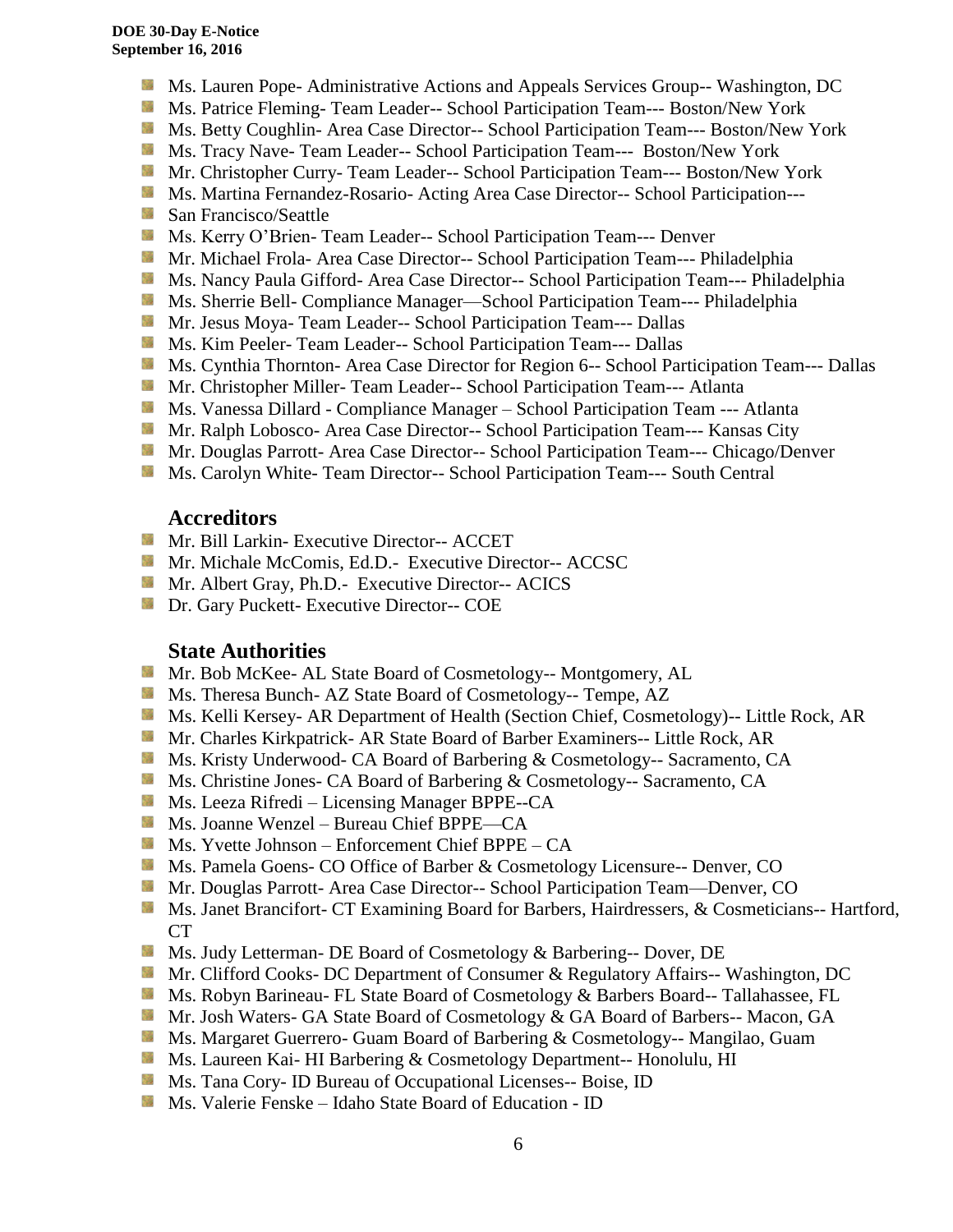- **Ms. Keri Ginger- IL Department of Financial & Professional Regulation-- Springfield, IL**
- **MS.** Tracy Hicks- IN Professional Licensing Agency-- Indianapolis, IN
- Ms. Venus Vendoures Walsh Iowa Board of Cosmetology Arts & Sciences—Des Moines, IA
- **Ms.** Chiquita C. Coggs- KS State Board of Cosmetology-- Topeka, KS
- Mr. H.R. Vacek- KS State Barber Board-- Topeka, KS
- **Mr. Charles Lykins- KY Board of Hairdressers & Cosmetologists-- Frankfort, KY**
- **Mr.** Steven Young-LA State Board of Cosmetology-- Baton Rouge, LA
- **Ms. Latrice Matthews- LA Board of Barber Examiners-- Baton Rouge, LA**
- Ms. Geraldine Betts- ME Office of Professional & Occupational Regulation-- Augusta, ME
- Ms. Kristina Morin ME Office of Professional & Occupational Regulation—Augusta, ME
- **Mr. Robert Wood- MD State Board of Cosmetologists-- Baltimore, MD**
- **Maryland State Board of Barbers- Baltimore, MD**
- Sandra Velasquez- MA Board of Cosmetology-- Boston, MA
- Ms. Mary Jayne Fay, Ed.D.- MA Department of Education-- Malden, MA
- **Ms.** Linda Clewley- MI State Board of Cosmetology-- Lansing, MI
- **MS.** Gina Stauss- MN Board of Cosmetologist Examiners-- Minneapolis, MN
- **M** Minnesota Board of Cosmetologists Examiners –Minneapolis, MN
- Ms. Cynthia Johnson- MS State Board of Cosmetology--Jackson, MS
- Ms. Emily Carroll- MO State Board of Cosmetology-- Jefferson City, MO
- Mr. Dennis Clark- MT Board of Barbers & Cosmetologists-- Helena, MT
- **MS.** Kris Chiles- NE State Board of Cosmetology Examiners-- Lincoln, NE
- Nebraska Board of Barber Examiners- Lincoln, NE
- Ms. Nadine Griego- NV State Board of Cosmetology-- Las Vegas, NV
- Mr. Gary Landry NV State Board of Cosmetology Las Vegas, NV
- **Mr.** Adam Higginbotham NV State Board of Cosmetology Las Vegas, NV
- **Nevada State Board of Massage Therapy- Las Vegas, NV**
- Ms. Kathryn Wantuck- NH State Board of Barbering, Cosmetology, and Esthetics-- Concord, NH
- Mr. Jay Malanga- NJ Board of Cosmetology & Hairstyling-- Newark, NJ
- Ms. Antoinette Griego- NM State Board of Barbers & Cosmetologists-- Santa Fe, NM
- Ms. Kathleen McCoy- NY Department of State-Division of Licensing Services-- Albany, NY
- **Ms. Ruth Singer- NY State Education Department-Bureau of Proprietary School Supervision--**Albany, NY
- Ms. Lynda Elliott- NC State Board of Cosmetic Art Examiners- Raleigh, NC
- Mr. Wayne Mixon North Carolina Board of Barber Examiners- Raleigh, NC
- **Ms.** Sue Meier- ND State Board of Cosmetology-- Bismarck, ND
- Ms. Tona Stevenson- North Dakota State Board of Barber Examiners-- Dickenson, ND
- Mr. Ed Highley Ohio State Barber Board OH
- Ms. Lori Pearson Ohio State Board of Cosmetology-- Grove City, OH
- Ms. Sherry Lewelling- OK Board of Cosmetology-- Oklahoma City, OK
- **Ms. Samantha Patnode- OR Health Licensing Agency-- Salem, OR**
- **Mr. Juan Baez-Arevalo** Director of Private Post Secondary Education Oregon Higher Education Coordinating Commission- OR
- **M** Ms. Helen Dunford Higher Education Coordinating Commission OR
- Ms. Kelly Diller- PA State Board of Cosmetology-- Harrisburg, PA
- Mr. Juan Bigio Ramos, Ph.D.- PR General Council of Education-- San Juan, PR
- **Ms. Maureen Slowik Board Administrator-RI State Board of Barbering & Hairdressing--**Providence, RI
- Ms. Deanna Velletri Rhode Island Office of the Postsecondary Commissioner -- Warwick, RI
- Ms. Theresa Richardson- SC Board of Barber Examiners-- Columbia, SC